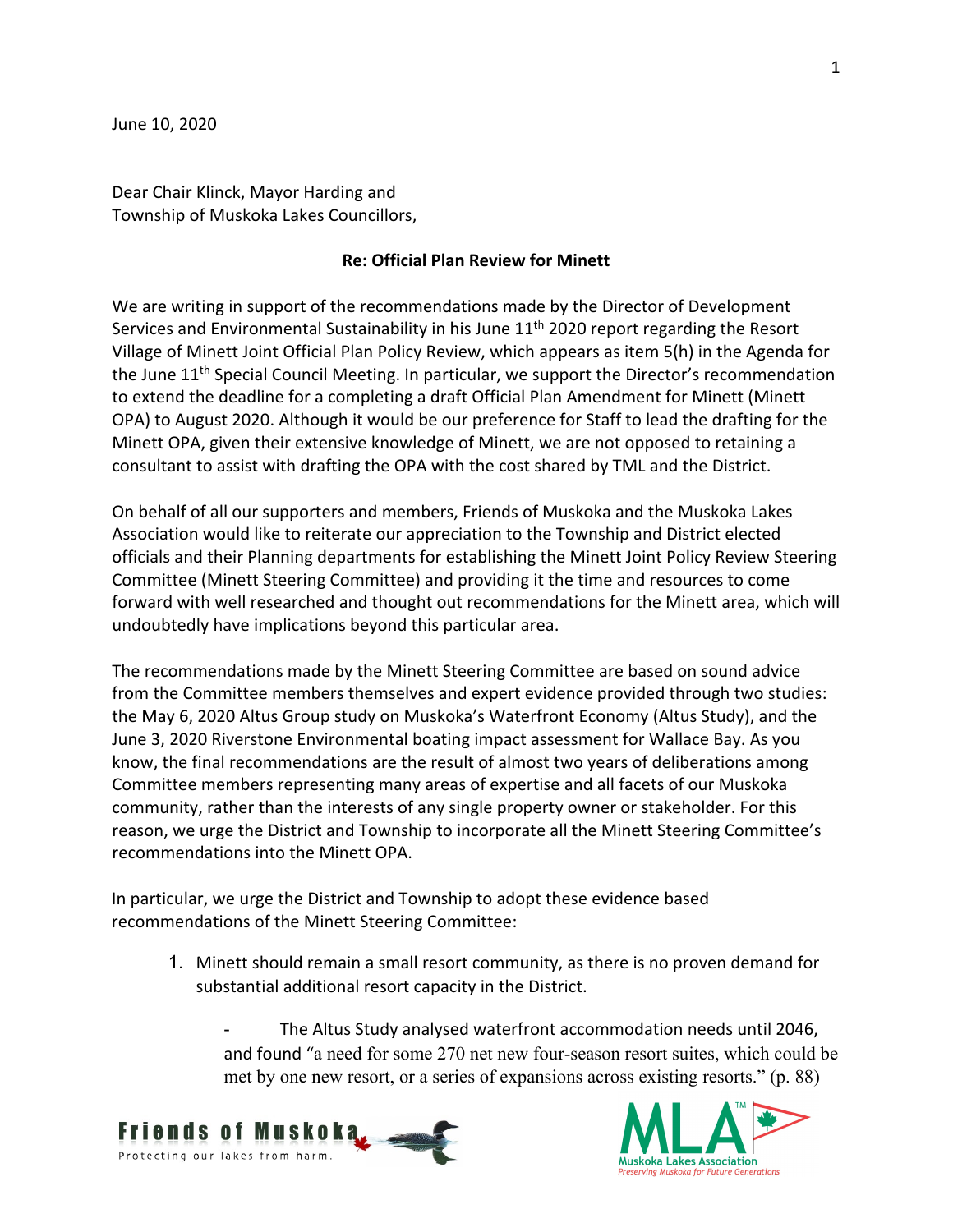The Altus also found that "the seasonal own-use recreational cottages industry is by far the most significant contributor to Muskoka's waterfront economy." (p. 86)

- 2. Minett should remain predominantly commercial, beyond the few residences that currently exist there, as market based data has shown there is very little demand for additional residential housing in the Township of Muskoka Lakes (TML).
	- The recent Growth Strategy Forecast delivered by Hemson Consulting Ltd. to the District on February 8, 2019 expects an average of 13 new permanent residents and 83 new seasonal residents per year in TML over the next 30 years, which translates into fewer than 30 new cottages and homes per year.
	- According to the District's own figures, there are already more than 575 vacant buildable lots on lakes Rosseau and Joseph. That means there are already enough buildable lots in TML to cover 20 years of demand at the projected growth rate.
- 3. Development in Minett should proceed on private communal services with adequate protections and securities for TML, so as not to encourage substantial additional density. There exists more than adequate excess capacity for projected growth in existing municipally serviced hubs and resort villages elsewhere in the Township and District. It would not make sense, nor would it be fiscally responsible, to create yet another set of potentially under-utilized municipal septic services in Minett.
- 4. In the event that resorts will be financed with condominium ownership structures, restrictions should be put on owner usage to ensure commerciality of resorts. We support Council adopting the Conditions for the Provision of Resort Commercial Accommodation as outlined in Schedule X of the Minett Committee's final report.
- 5. Development in Minett should proceed according to the Minett Steering Committee's recommendations relating to environment first including protection of wetlands, trees, slopes and shorelines, as well as incorporating climate change. This will help ensure that development has a light environmental footprint and be designed in a way that is mindful of the impacts that climate change will bring to Muskoka over the coming decades. The Minett committee's recommendations for the environment represented an overarching theme for the area – and should feature prominently to ensure building is done differently than many of the recently constructed resorts.